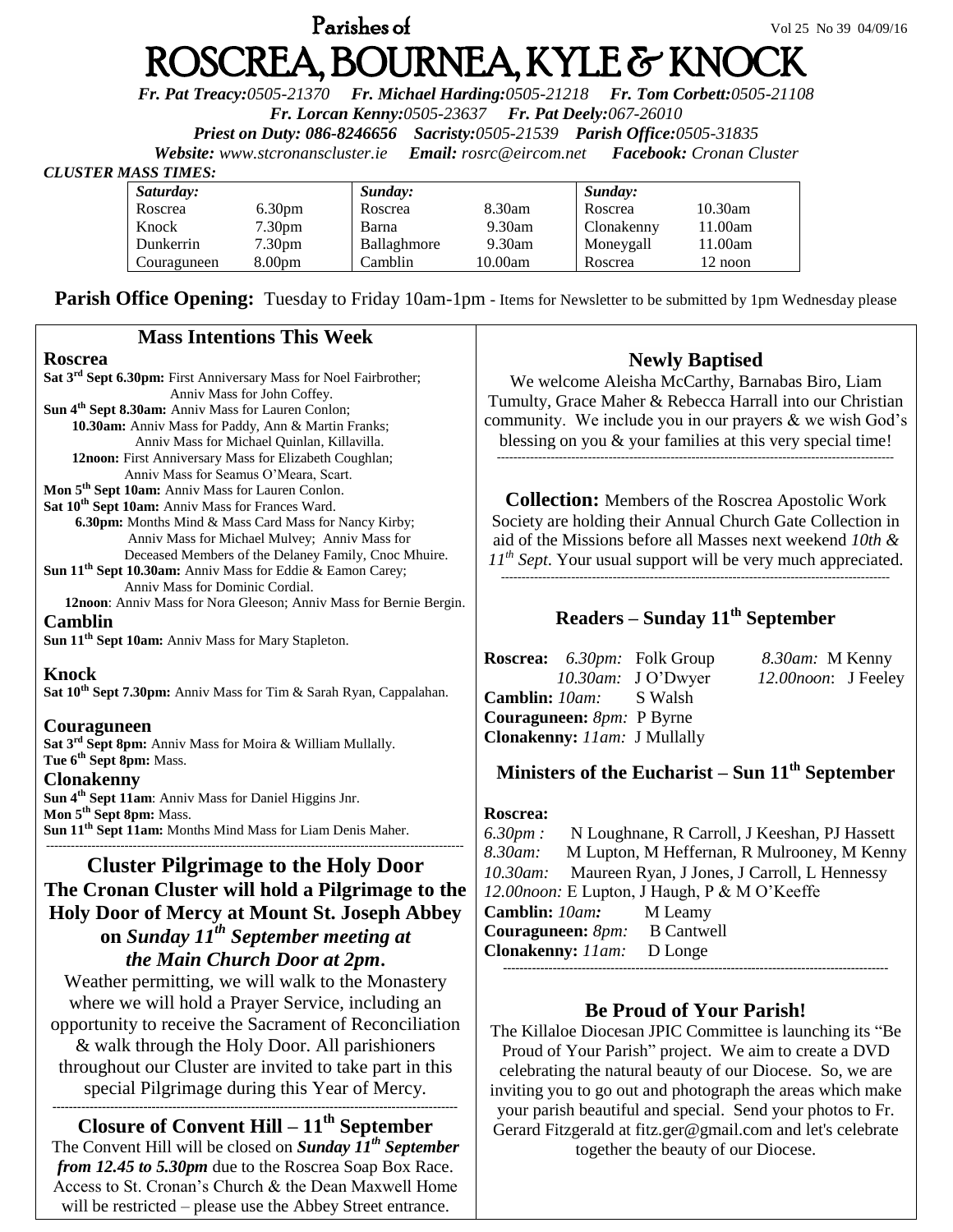**Transport – 10am Weekday Masses – Roscrea** The possibility of providing a transport service to bring parishioners to 10am Mass in St. Cronan's on weekdays is being researched. Please contact the Parish Office. -------------------------------------------------------------------------------------------------

**Roscrea Active Retired Group:** We are resuming our activities after the Summer Break on this *Tuesday 6th September*. Meetings take place in the *Community Hall, Rosemary Street* at *2.30pm*. New members are welcome.

---------------------------------------------------------------------------------------------------

**Knitting Circle:** The Knitting Circle continues to meet *every Wednesday night from 7-8pm in Roscrea Library*. No charge – just bring your needles  $&$  wool! All are very welcome! Any questions, call 0505-21167.

**Hope Foundation Tractor Run - Clonakenny** Grace Martin & Sophie Cantwell wish to thank all the supporters, tractor owners, sponsors, and those who helped out for an outstanding fundraiser event for Calcutta. Your generosity is very much appreciated.

----------------------------------------------------------------------------------------

**Ballaghmore Text Alert Service:** Help combat crime with your Community-based Text Alert Service! Local people will be calling to your door to renew existing annual subscription of  $\epsilon$ 20 per household, to add new members or to make any other changes that may be required. Fully supported by An Garda Síochána & Muintir na Tíre. ------------------------------------------------------------------------------------------------

**Poor Clares Galway Monastic Day:** This Monastic Experience Day will take place on *Sept 17th from 10am to 5pm* – contact [poorclaresgalwayvocations@gmail.com](mailto:poorclaresgalwayvocations@gmail.com) ---------------------------------------------------------------------------------------------------

**Grandparents Pilgrimage – Knock Shrine** Annual Grandparents Pilgrimage takes place on *Sun 11th Sept: 2.30pm* Anointing of the Sick */ 3pm* Pilgrimage Mass.

------------------------------------------------------------------------------------------------- Lough Derg Retreats: One Day Retreats on various dates in September. For further info call 071 9861518. -----------------------------------------------------------------------------------------------

**Bible Study Course:** Commencing soon, contact Sharon Clohessy 087 9027217 or Eilish Carter 087 8170420 (after 6 pm) for more information. Limited places available! ----------------------------------------------------------------------------------------------

**ChildLine Require Volunteers:** The Irish Society for the Prevention of Cruelty to Children are currently recruiting volunteers to join our ChildLine team in Limerick. For more information please contact [Kelly.Slattery@ispcc.ie](mailto:Kelly.Slattery@ispcc.ie)

------------------------------------------------------------------------------------------

**UCC Students:** Going to UCC this year? Pop into the chaplaincy on College Road for a cuppa. You'll find a home away from home. The chaplaincy is a vibrant & warm community, where you can meet new friends, unwind in between classes, & just be yourself. Our full-time chaplains are always available to listen & to provide you with whatever guidance & help you need on your university journey. -----------------------------------------------------------------------------------------

Following numerous complaints regarding dog litter on graves & in our Graveyard, we urge people to please keep dogs on a lead whilst walking through the Cemetery & if necessary, please scoop!

**Gala Charity Concert in St. Cronan's Church** Preparations are well underway for the "Show a Little Kindness" Concert to be held in *St. Cronan's Church Roscrea on Sunday 13th November at 7pm.* Roscrea

Community Choir will perform along with a number of guest performers & under the direction of a special guest MC for the night. A light supper for all guests  $\&$  a sale of donated artworks & other valuable items is planned for the Abbey Hall directly afterwards. All profits will go to the Simon Community for their work with the homeless & to Plan International Ireland, a humanitarian not-for-profit organisation bringing supplies to children in conflict regions of the world. This Concert has the full support of the Diocesan Peace & Justice Group & will be launched on *Saturday 10th September in the Sacred Heart Primary School at 7.30pm*. Representatives of the two beneficiary charities will explain the vital work that they do. All are invited. --------------------------------------------------------------------------------------------------

**"Born from Sadness" by Mary McNamara**

In the coming months, Roscrea People will publish this personal & moving collection of poems by local lady Mary McNamara. It will be in a limited signed edition of 250 copies at a pre-publication price of  $\epsilon$ 15. Subscriptions for the volume may be given to Roscrea People or to Mary herself before *Saturday 1st October 2016*.

----------------------------------------------------------------------------------------------- **Canonisation of Mother Teresa**

Blessed Mother Teresa will be canonised this *Sunday 4th September*. At this time, we remember the Loreto Sisters in Ireland, whom she first joined in 1928 & by whom she was sent to India. The following words were written on the wall

of Mother Teresa's home for children in Calcutta. *People are often unreasonable & self-centred - forgive them anyway. If you are kind, people may accuse you of selfish, ulterior motives – be kind anyway.*

*If you are honest & sincere, people may cheat you – be honest & sincere anyway. What you spend years creating, others could destroy overnight – create anyway. If you find serenity & happiness, people may be jealous – be happy anyway. The good you do today may be forgotten tomorrow – do good anyway. Give the world the best you have & it may never be enough – give your best anyway. For you see, in the end it is between you & God – it was never between you & them anyway.*

**Congratulations** to all who were involved in organising the various events that took place in Roscrea during

**National Heritage Week**. It was great to see so many people enjoying the various activities & show-casing the abundant talent in our town.

We also extend a special word of thanks & congratulations to

Adrian Hewson & all who were involved in the **Human Stories Exhibition** in the Church of Ireland commemorating the 1916 Rising & World War 1. It was a magnificent most memorable tribute. -----------------------------------------------------------------------------------------------

**Best Wishes!** Best wishes to Shane Fletcher, Diarmuid Ryan, Adam Hogan & all the Tipperary Minors & to Willie Ryan & all the Tipperary Seniors in their quest for All-Ireland glory this weekend! May all who travel do so safely.